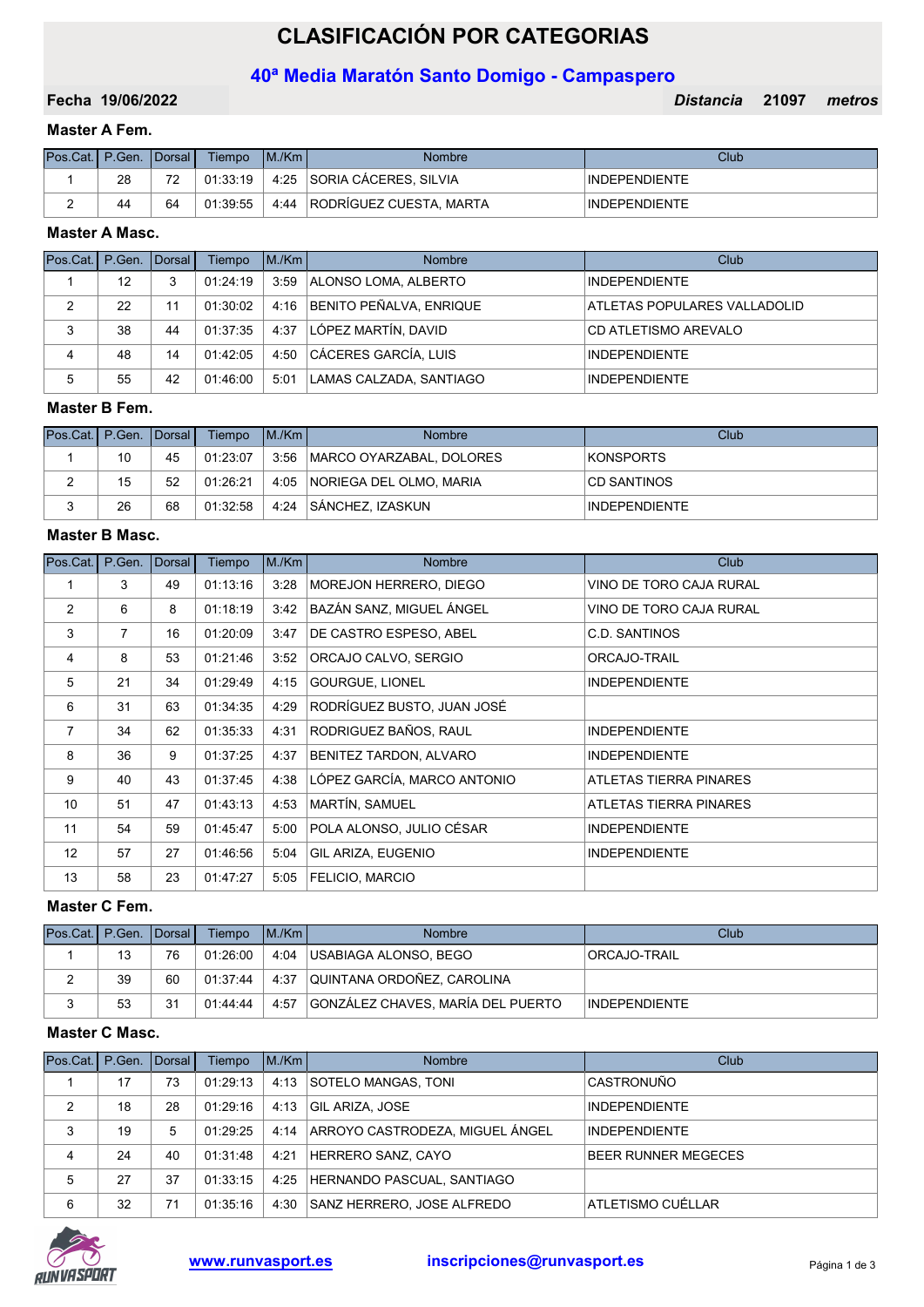#### Master C Masc.

| Pos.Cat.   P.Gen.   Dorsal |    |    | Tiempo   | IM/Km | <b>Nombre</b>                 | Club                         |
|----------------------------|----|----|----------|-------|-------------------------------|------------------------------|
|                            | 33 | 26 | 01:35:24 | 4:31  | GARCÍA SIMÓN, CARMELO         | <b>INDEPENDIENTE</b>         |
| 8                          | 56 | 78 | 01:46:27 |       | 5:02 FERMOSO RODRIGUEZ, DAVID | ATLETAS POPULARES VALLADOLID |
| 9                          |    | 6  | 02:00:00 |       | 5:41 ARROYO SERRANO, ROBERTO  | <b>INDEPENDIENTE</b>         |
| 10                         | 72 | 15 | 02:10:14 |       | 6:10 CARRIÓN MARTÍN, JORGE    | <b>INDEPENDIENTE</b>         |

#### Master D Fem.

| Pos.Cat.   P.Gen.   Dorsal |    | Tiempo   | M/Km | Nombre                                 | Club  |
|----------------------------|----|----------|------|----------------------------------------|-------|
|                            | 68 | 01:57:49 | 5:35 | <b>DE LA FUENTE VELASCO. NATIVIDAD</b> | A PIE |

# Master D Masc.

| Pos.Cat. | P.Gen. | Dorsal         | Tiempo   | M/Km | <b>Nombre</b>                     | Club                          |
|----------|--------|----------------|----------|------|-----------------------------------|-------------------------------|
|          | 11     | 67             | 01:23:22 | 3:57 | SALAS MERINO, VALENTIN            | <b>INFICANT VILLA DE NOJA</b> |
| 2        | 16     | 30             | 01:26:23 | 4:05 | GONZALEZ CERRO, DAVID             | C D LA PEDRAJA                |
| 3        | 23     | $\overline{2}$ | 01:31:31 | 4:20 | ALONSO DÍEZ, JOSÉ MANUEL          | <b>APVA</b>                   |
| 4        | 29     | 18             | 01:33:24 | 4:25 | DE LA FUENTE SÁNCHEZ, JOSE MIGUEL | <b>INDEPENDIENTE</b>          |
| 5        | 35     | 50             | 01:36:32 | 4:34 | MOZO DEL CAÑO, ANTONIO            |                               |
| 6        | 41     | 21             | 01:38:39 | 4:40 | DOMINGUEZ ZORITA, CARLOS MANUEL   | ATLETAS POPULARES VALLADOLID  |
| 7        | 47     | 29             | 01:41:56 | 4:49 | <b>GIL DE LA PUENTE, CARLOS</b>   | <b>INDEPENDIENTE</b>          |
| 8        | 50     | 35             | 01:42:22 | 4:51 | <b>GUTIERREZ DIEZ, OSCAR</b>      | <b>INDEPENDIENTE</b>          |
| 9        | 64     | 39             | 01:54:04 | 5:24 | HERRERA OLMEDO, JULIO CÉSAR       | <b>IVECO RUNNING</b>          |
| 10       | 65     | 38             | 01:55:48 | 5:29 | HERRERA MOLPECERES, CARLOS MIGUEL | <b>LOS LENTOS</b>             |
| 11       | 66     | 65             | 01:56:43 | 5:31 | RODRIGUEZ GARCÍA, DATIVO          |                               |
| 12       | 67     | 13             | 01:57:46 | 5:34 | CABEZAS DE CASTRO, JUAN CARLOS    |                               |

# Master E Fem.

| Pos.Cat.   P.Gen.   Dorsal |    |    | Tiempo   | IM/Km | Nombre                              | Club                |
|----------------------------|----|----|----------|-------|-------------------------------------|---------------------|
|                            | 62 |    | 01:51:33 |       | 5:17 ALONSO DIEZ. ISABEL            | <b>TROTAPINARES</b> |
| -                          | 69 | 81 | 01:57:50 |       | 5:35 ROJAS GONZÁLEZ. MARIA DEL PINO |                     |

# Master E Masc.

| Pos.Cat.      | P.Gen. Dorsal |    | Tiempo   | M/Km | <b>Nombre</b>                   | Club                         |
|---------------|---------------|----|----------|------|---------------------------------|------------------------------|
|               | 9             | 24 | 01:21:51 | 3:52 | GARCIA GARCIA, JESUS RAMON      | VINO DE TORO CAJA RURAL      |
| $\mathcal{P}$ | 30            | 56 | 01:33:41 | 4:26 | <b>PEDRERO SANTOS, JAIME</b>    | ATLETISMO BENAVENTE          |
| 3             | 45            | 36 | 01:40:20 | 4:45 | HERNANDO GARCÍA, PEDRO          | A PIE                        |
| 4             | 52            | 74 | 01:43:39 | 4:54 | TORRES CALVO, OSCAR JAVIER      | ATLETAS POPULARES VALLADOLID |
| 5             | 60            | 75 | 01:48:51 | 5:09 | TURON RICO, PEPE                | CLUB 100 MARATON             |
| 6             | 61            | 22 | 01:50:50 | 5:15 | <b>ENJUTO MUÑOZ, ANGEL</b>      | <b>INDEPENDIENTE</b>         |
| 7             | 70            | 80 | 01:59:00 | 5:38 | MELERO CUESTA, LUIS ENRIQUE     | ATLETAS POPULARES VALLADOLID |
| 8             | 73            | 17 | 02:10:40 | 6:11 | DÉ LA CALLE ALONSO, JOSE FANCHO | <b>INDEPENDIENTE</b>         |

# Master F Masc.

| <b>Pos.Cat.I P.Gen. IDorsal I</b> |    |    | Tiempo   | IM/Km | <b>Nombre</b>                   | Club                    |
|-----------------------------------|----|----|----------|-------|---------------------------------|-------------------------|
|                                   | 20 | 61 | 01:29:46 |       | 4:15 RINCÓN GUTIÉRREZ, CARLOS   | KONSPORTS               |
|                                   | 25 | 32 | 01:32:44 | 4:23  | GONZALEZ RUIZ, DIONISIO         | <b>INDEPENDIENTE</b>    |
| 3                                 | 49 | 77 | 01:42:17 | 4:50  | VERDUGO AREVALO, JUAN ANTONIO   | VINO DE TORO CAJA RURAL |
| 4                                 | 63 | 70 | 01:52:25 | 5:19  | <b>SANTAMARIA LOPEZ. MANUEL</b> | <b>INDEPENDIENTE</b>    |

# Senior Fem.

| Pos.<br>$\cap$ at. I P $\sim$ | $\bigcap$ Gen. | <b>IDorsal</b> | Tiempo       | M/Km | mbre                             | Club                             |
|-------------------------------|----------------|----------------|--------------|------|----------------------------------|----------------------------------|
|                               | ╌              | ь.<br>ີ        | :38:50<br>01 | 4:41 | <b>MARINA</b><br>INARROS ARRANZ. | <b>DEPENDIENTE</b><br><b>IND</b> |